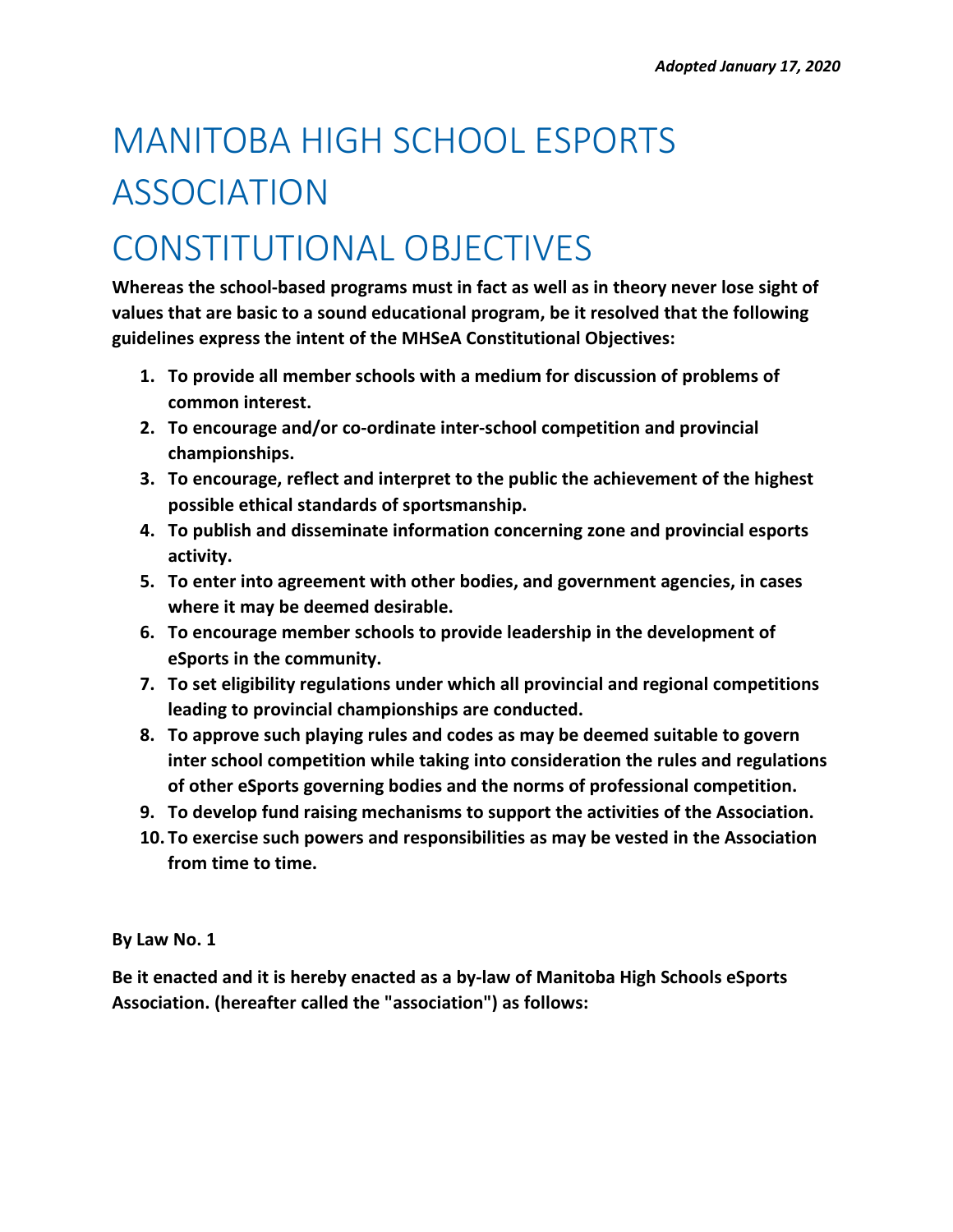# 1. REGISTERED OFFICE

**The Registered office of the Association shall be in the City of Winnipeg in the Province of Manitoba and at such place therein as the directors of the association may from time to time decide.**

# 2. BOARD OF DIRECTORS

**The affairs of the Association shall be managed by a Board of not fewer than five nor more than 10 directors. Members shall be elected for one-year terms at the Annual General Meeting and the position shall be vacated if:**

**a. board member shall resign his/her office by delivering a written resignation to the Executive Director,**

**b. at a special general meeting of the members or at a special meeting of the Directors called for that purpose a resolution is passed by two-thirds for those who are present at the meeting that he/she be removed from office, and**

**c. upon death.**

#### 3. BOARD POSITIONS

**The Board of Directors will consist of the following positions:**

- **a. President (or Co-Presidents)**
- **b. Vice-President(s) in charge of individual eSports (e.g. Vice-president of League of Legends)**
- **c. Treasurer**
- **d. Secretary**
- **e. Communications and Social Media Chair**
- **f. Members-at-Large**

# 4. TERMS OF OFFICE

**Elections shall occur annually. All elected members must be educators currently employed in a Manitoba High School.**

# 5. MEETINGS OF DIRECTORS

**a. Place of Meeting: Board meetings may be held either at the head office or elsewhere within Manitoba as the Directors may from time to time determine.**

**Notice: A meeting of Board of Directors may be convened by the President. Notice of such meeting shall be delivered or mailed or faxed, telephoned, or e-mailed to each Director not less than two days (exclusive of the day on which the notice is delivered or**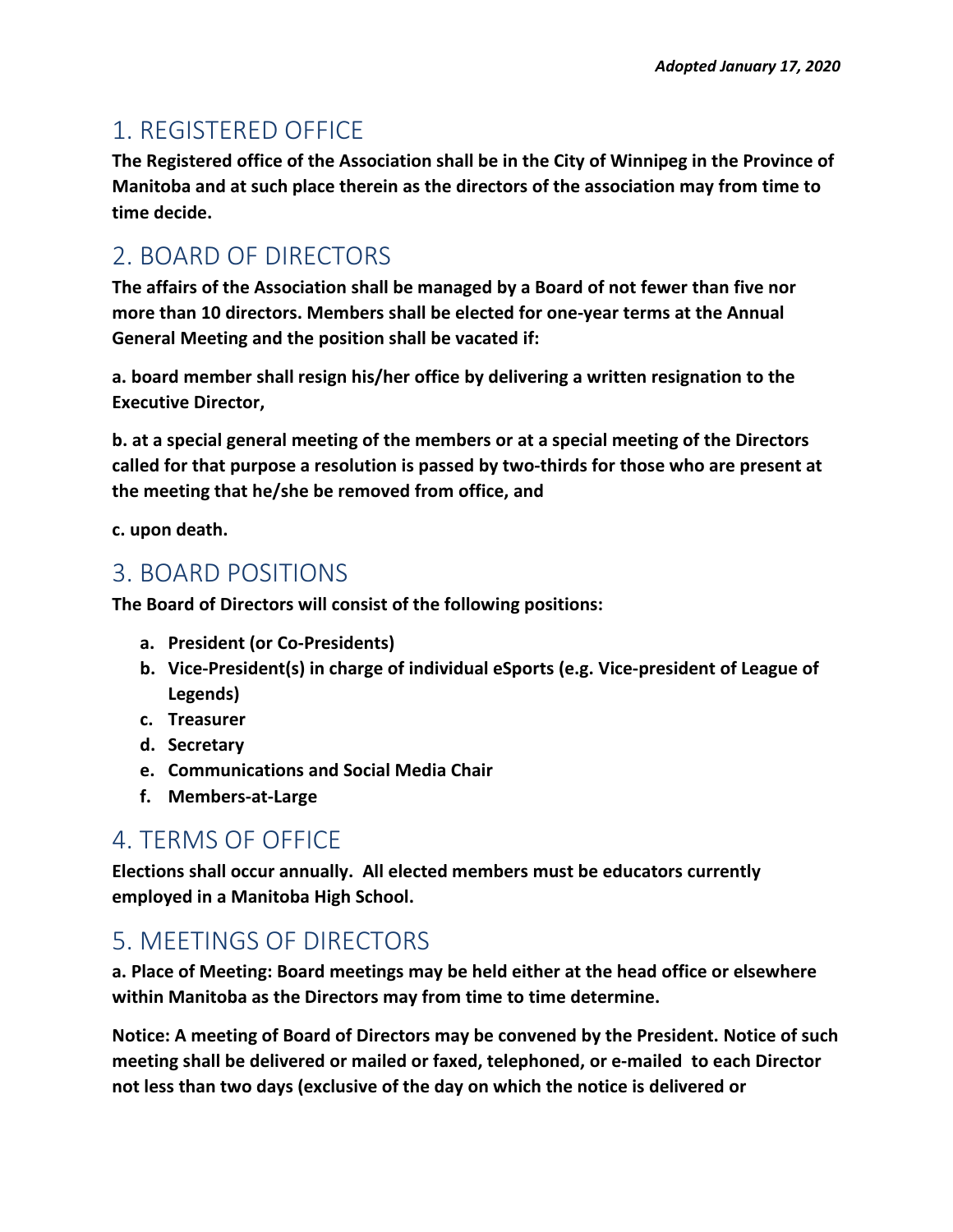**telephoned, but inclusive of the day for which notice is given,) before the meeting is to take place. Provided always that meetings of the Board of Directors may be held at any time without formal notice if all the directors are present or those absent have waived notice or have signified their consent in writing to the meeting being held in their absence. Notice of any meeting or irregularity in any meeting or notice thereof may be waived by any Director.**

**After the election of the Board of Directors at the Annual General Meeting, the first meeting of the Board of Directors shall be held immediately following such meeting. No notice of such meeting shall be necessary to the newly elected Director or Directors in order to legally constitute the meeting, provided that quorum of Directors be present.**

**b. Quorum — A majority of number of authorized Directors shall form a quorum for the transaction of business.**

**c. Voting — Questions arising at any meeting of Directors shall be decided by a majority of votes. In cases of an equality of votes on any question the President in addition to his/her original vote shall have a second or casting vote for resolution of that tie vote only.**

# 6. POWERS OF DIRECTORS

**The Directors may exercise all such powers of the Association as set out by the Corporations act of the Province of Manitoba or by these by-laws. They shall have the power to authorize expenditures on behalf of the Association from time to time and may delegate by resolution to an Officer or Officers of the Association, the authority to hire, employ and pay salaries to employees and shall also take such steps as they may deem requisite to enable the Association to receive donations and benefits for the purpose of furthering the objectives of the Association. In addition, the Directors shall set rules and regulations, (subject to approval and amendment) as follows:**

- a. **Membership**
- b. **Age**
- c. **Eligibility**
- d. **Activities**
- e. **Awards**
- f. **Sanctioning**
- g. **Fees**
- h. **Travel and Accommodation**
- i. **Financial Operation**
- j. **Intent to Participate**
- k. **Penalties and Protests**
- l. **Sportsmanship Policy**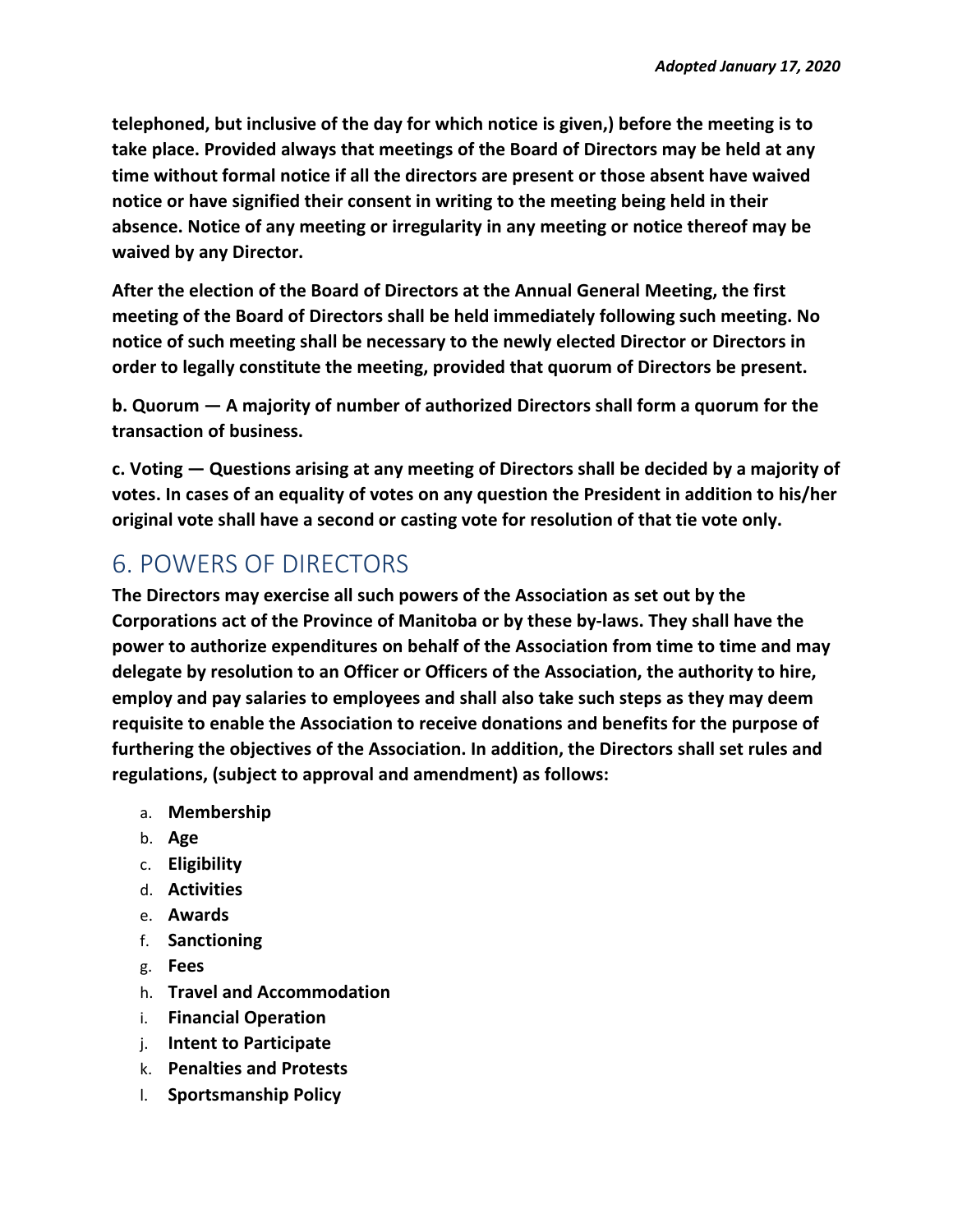- m. **Classification**
- n. **Zone structure**
- o. **Starting time of Competition**
- p. **Organization of Championship Tournaments and Meets**
- q. **Location of Championship Tournaments or Meets**
- r. **Voting Procedures for Elections of Directors**
- s. **Such other rules and regulations as may be required by the Association**

#### 7. FOR PROTECTION OF DIRECTORS AND OFFICERS

**No Director or officer for the time being of the Corporation shall be liable for the acts, receipts, defaults, or neglects, of any other Director or Officer or Employee or for joining in any receipt of act for conformity or for any loss, damage or expense happening to the corporation through the insufficiency or deficiency of title to any property acquired by the corporation or for or on behalf of the Corporation or for the insufficiency or deficiency of any security in or upon which any of the monies of or belonging to the Corporation shall be placed out or invested or for any loss or damage arising from the bankruptcy , insolvency or tortuous act of any person, firm or corporation with whom or which any monies, securities or effects shall be lodged or deposited for any loss conversion misapplication or misappropriation of or any danger resulting from any dealings with any moneys, securities or other assets belonging to the Corporation or for any other loss damage or misfortune whatever which may happen in the execution of the duties of this respective office or trust or in relation thereto, unless the same shall happen by or through his failure to exercise the powers and to discharge the duties of his office honestly, in good faith and in the best interests of the Corporation, and in connection therewith to exercise the degree of care, diligence and skill that a reasonably prudent person would exercise in comparable circumstances.**

# 8. PRESIDENT TO BE CHIEF EXECUTIVE

**The President(s) shall preside at all meetings of the Association, and of the Board of Directors. He/She shall have general and active management of the business of the Association and shall see that all order and resolutions of the Board are carried into effect and he/she or one of the vice-presidents shall sign all by-laws and all other documents. If the President has resigned or must be removed from office, one of the current vicepresidents will fulfill the term as interim president, as chosen by the Board by majority vote.**

#### 9. RESPONSIBILITY OF VICE-PRESIDENTS

**In the absence of the President from time to time one of the Vice Presidents shall be elected by the Board of Directors to perform the duties and exercise the powers of the**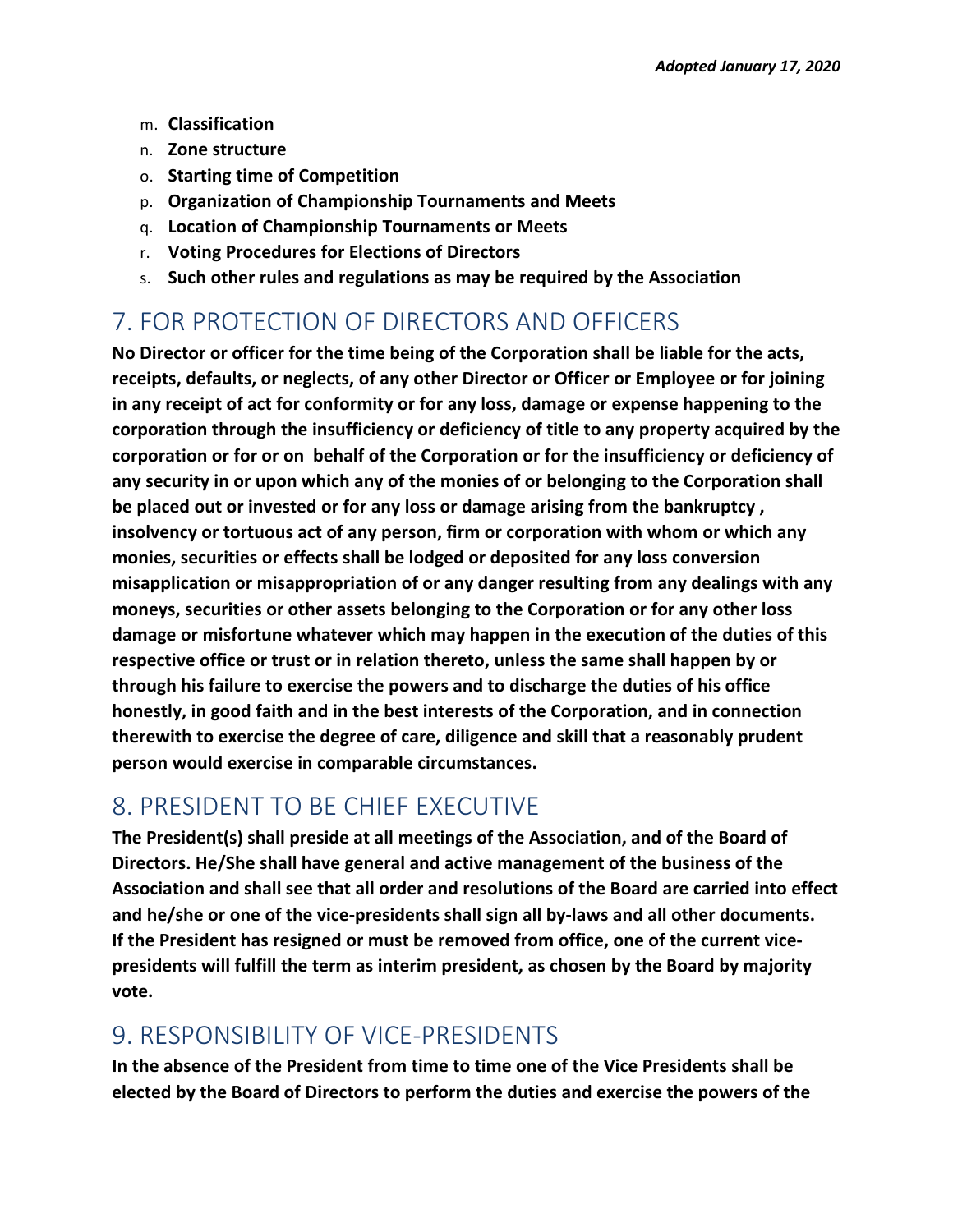**President, and the Vice-President shall from time to time perform such other duties as are delegated to them by the President or the Board of Directors.**

# 10. EMPLOYEES AND AGENTS

**The Board may appoint such agents and engage such employees as it shall deem necessary from time to time, and such persons shall have such authority and shall perform duties as shall be prescribed by the Board at the time of such appointment.**

# 11. BY-LAW AMENDMENTS

**Proposed changes or amendments to by-laws or regulations must be presented to the Association Board of Directors in writing at least four weeks prior to an Annual General Meeting.**

**By-laws or regulation amendments may be passed by a majority vote of those delegates attending the Annual General Meeting.** 

**Each member of the Board of Directors shall be entitled to one vote.**

**Notices of motions and motions regarding change in the by-laws or regulations may be submitted only by members of the Board of Directors.** 

**There shall be no voting by Proxy.**

**Any motion passed at an Annual General Meeting will be in force for a minimum one-year period before it can be voted on again. Abstentions do not count as negative votes.**

# 12. FISCAL YEAR

**The Fiscal year of the Association shall end on March 31.**

# 13. ASSOCIATION MEMBERSHIP

**Schools planning to participate in Association activities are required to submit to the Board of Directors a primary contact for Association business. This contact person shall be considered a voting member at the Annual General Meeting of this Association.**

# 14. ANNUAL GENERAL MEETING

- a. **There shall be an Annual General Meeting of this Association. The exact time and place of the meeting is to be set by the Board of Directors and all members are to be notified at least four weeks prior to the date set.**
- b. **Special meetings of the Association may be called by the Board of Directors.**
- c. **The Board of Directors will meet at such times and places as required and these meetings will be called at the discretion of the President.**